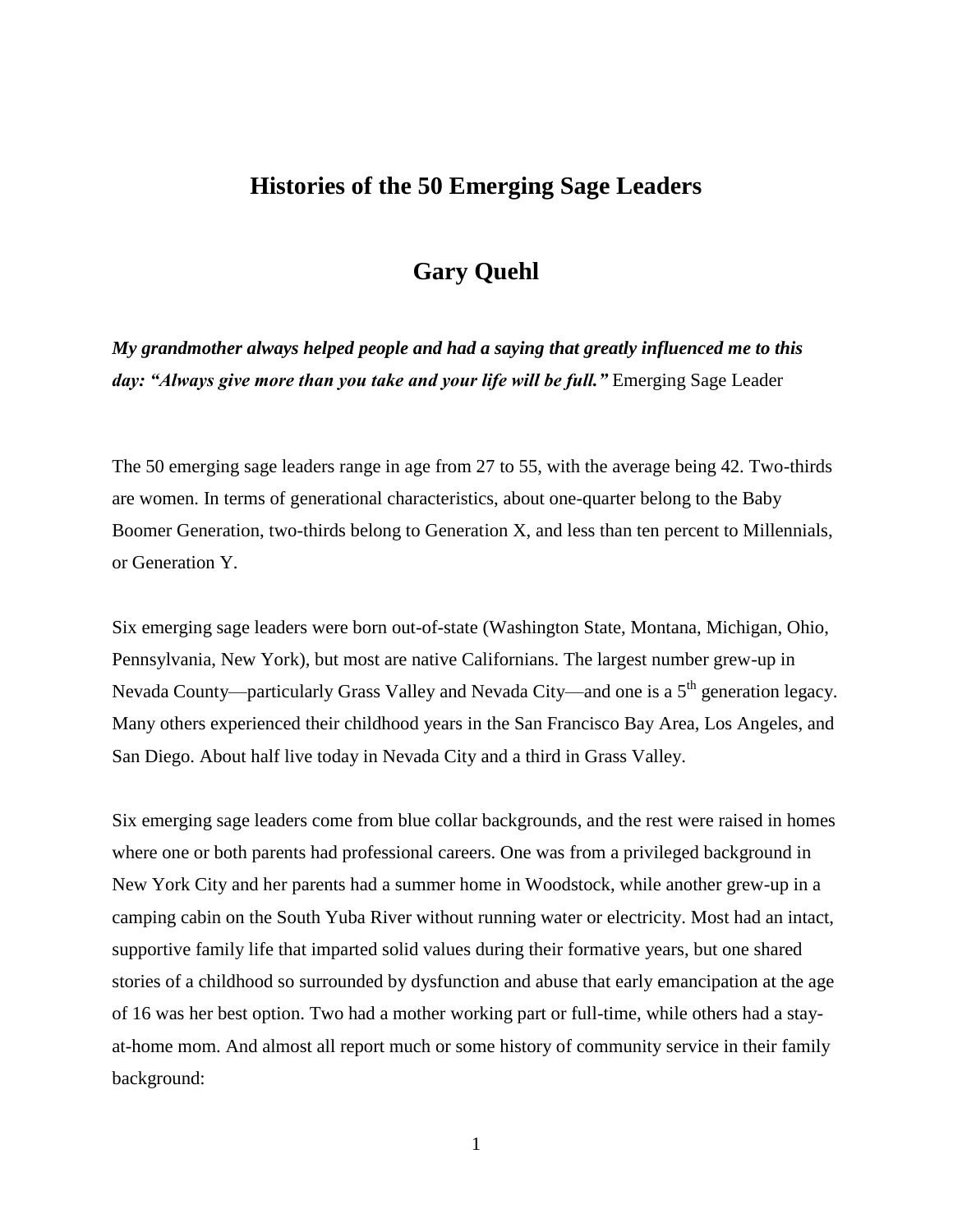*My grandfather, who lived with us as I was growing up, was a labor organizer. I think that was where I formed my ideas about social justice, including the idea that you can fight back and have some effect.* 

*As a 5th generation Nevada County person, my ancestors seemed always to be involved in community organizations such as the Elks, Soroptimist, and the Ladies Relief Society. And my parents have been members of the Grass Valley Sportsman's Club and California Fish and Game Commission.* 

Most emerging sages attended traditional public elementary and secondary schools, but some were home-schooled and others attended private schools. Virtually all earned either a bachelor's degree or an associate's degree—a significantly higher level of education attainment than most of their counterparts in Western Nevada County. Many attended more than one undergraduate institution, and one shifted among eight colleges before getting his bachelor's degree. Ten earned a master's degree, ten also earned a Ph. D. or other advanced graduate degree, and one is currently pursuing a Ph. D. Others are actively involved in continuing education, although not necessarily in pursuit of a degree. Forty-three attended college at a wide range of California public and private institutions, and seven graduated from colleges and universities in other states: Nevada, Nebraska, Montana, Colorado, Ohio, New York, and Massachusetts.

Most emerging sage leaders lived in multiple communities during their childhood, and 12 had life-defining international experiences. Some of the emerging sages worked in the Peace Corps in Russia and Honduras, the American Refugee Committee health program in Malawi, Africa, the Seeds of Learning Program in Nicaragua and El Salvador, and as a bicycle tour guide in Italy. Others studied abroad in Costa Rica, Brazil, Spain, Italy, and Germany while a few simply traveled to such countries as Cyprus, Hong Kong, Malaysia, Singapore, and Indonesia. And one lived as a child in Geneva, Switzerland. These young leaders say their international experiences gave them a global perspective on which to base their lives.

2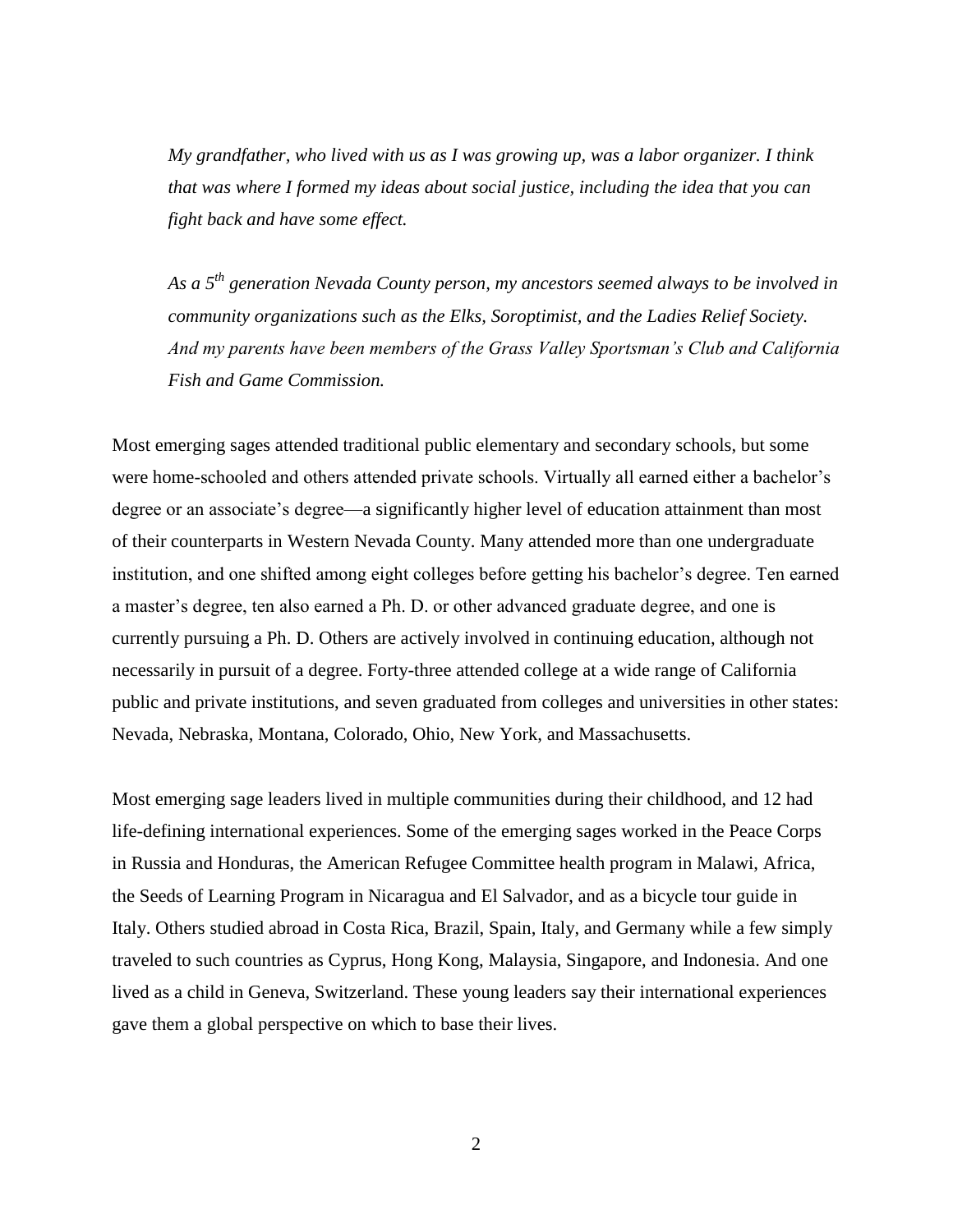Most emerging sages have had the shared experience of career opportunities revealing themselves rather than resulting from a linear pursuit of a particular job or employment objective. And few ended-up in careers that they had prepared for in college. One served in the military before successfully running a family business at the age of 30 and then discovering a career in Nevada County civil service. Several did tutoring and mentoring before landing on a career choice. One worked on upwards of 50 high level political campaigns for such prominent figures as Jerry Brown and Bill Clinton before embracing the environmental movement. Another had a career in sales and then in aviation and government until moving to Nevada County, where she started an executive coaching practice. Still another was in education and nonprofit management and now primarily volunteers and takes contract jobs with nonprofits. One did a variety of things professionally for nonprofits, including capital campaigns, and then started her own business when she moved to Nevada City. And one was an equestrian and trained horses until happening upon the solar industry and sustainability issues.

While the 50 emerging sage leaders have adapted to changes in career paths, they did so with intentionality and an expectation of success. Almost all are currently employed full-time, and most have had multiple years of experience in their current position or in positions related to the one they presently hold. Sixteen are employed by city, county, or state government, and 16 are employed in non-profit management. Five are teachers or educational administrators and nine are in other occupations such as journalism, medicine, small business, architecture, construction, and the county court. Most have had an increase in responsibilities over time and hold high positions in their organizations, including superior court judge, district school superintendent, principal, nonprofit executive director, program manager, chief financial officer, and owner/partner. Because almost all emerging sage leaders are involved full-time in the workplace, they were asked if they saw themselves continuing in the same career—but with increasing responsibilities and leadership roles. Or whether at some point they would choose a different career path. All see themselves continuing to evolve personally and professionally, and about half report they will continue with their current career:

*I believe I'll be doing commercial and residential construction for the rest of my life. And it is something that I love. My roles are likely to change, however. Before too long I will*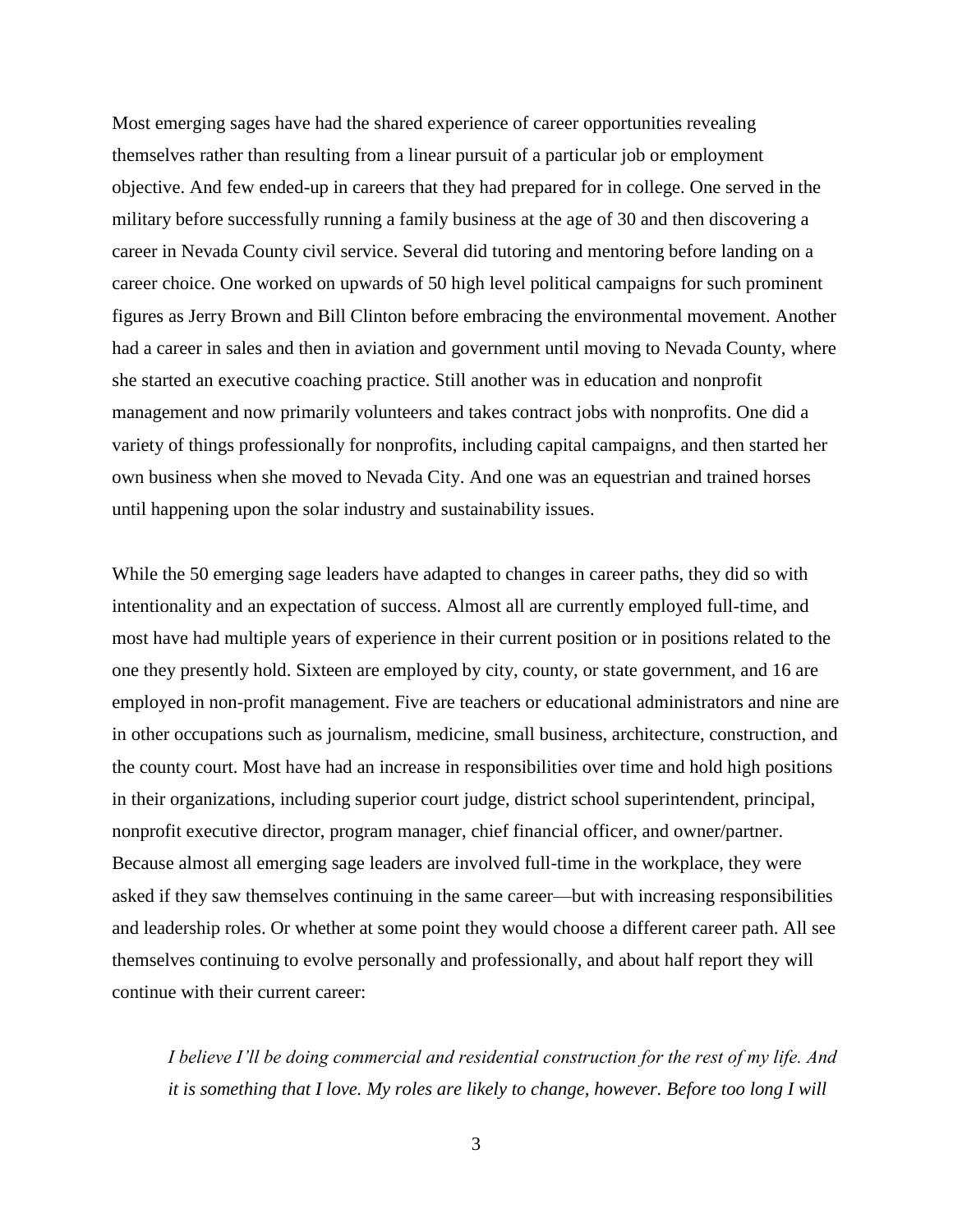*be an owner of a company, but managing construction projects and helping with entitlements and development will always be something I do. I have a business background and would love to do other ventures on the side, but my primary role will be construction management.* 

*I see myself continuing my career path, focused on working with our community to better meet the health and human service needs of our low income, underserved populations. And helping to strengthen our nonprofit sector so it can be a better and stronger partner.* 

*I'm in touch with who I am, and it is not time to pursue other professional leadership roles. I don't feel I have enough to offer to a large high school district because that's a huge responsibility, and I am not there yet. I also have a son leaving for college, and I want to be available and supportive of him. I'm not a person who has to have the "Top Dog" job. I'm very team-oriented, so I feel fine making my boss look good without that person even knowing it.* 

*I definitely see myself on the same career path. I've gone from employee to independent contractor to business owner. As a business owner, I started working one-on-one, then went into group workshops, and now have speaking engagements and book writing and promotion. I do see increasing responsibilities for myself, in that my current business only supports me. But in the future I'll bring in other people as contractors or employees.* 

*This is where I have to weigh the needs of my family and the needs of my career. Personally, I'm here to stay. Potential opportunities to go elsewhere have come up, but I want my family to stay here and be together. I'd be happy to remain here the rest of my life.* 

*Earlier in my professional life I had more responsibilities and found myself in leadership roles in organizations that were much larger than the ones I'm involved in here. Although my work now is more project and volunteer-based, and the breadth of my*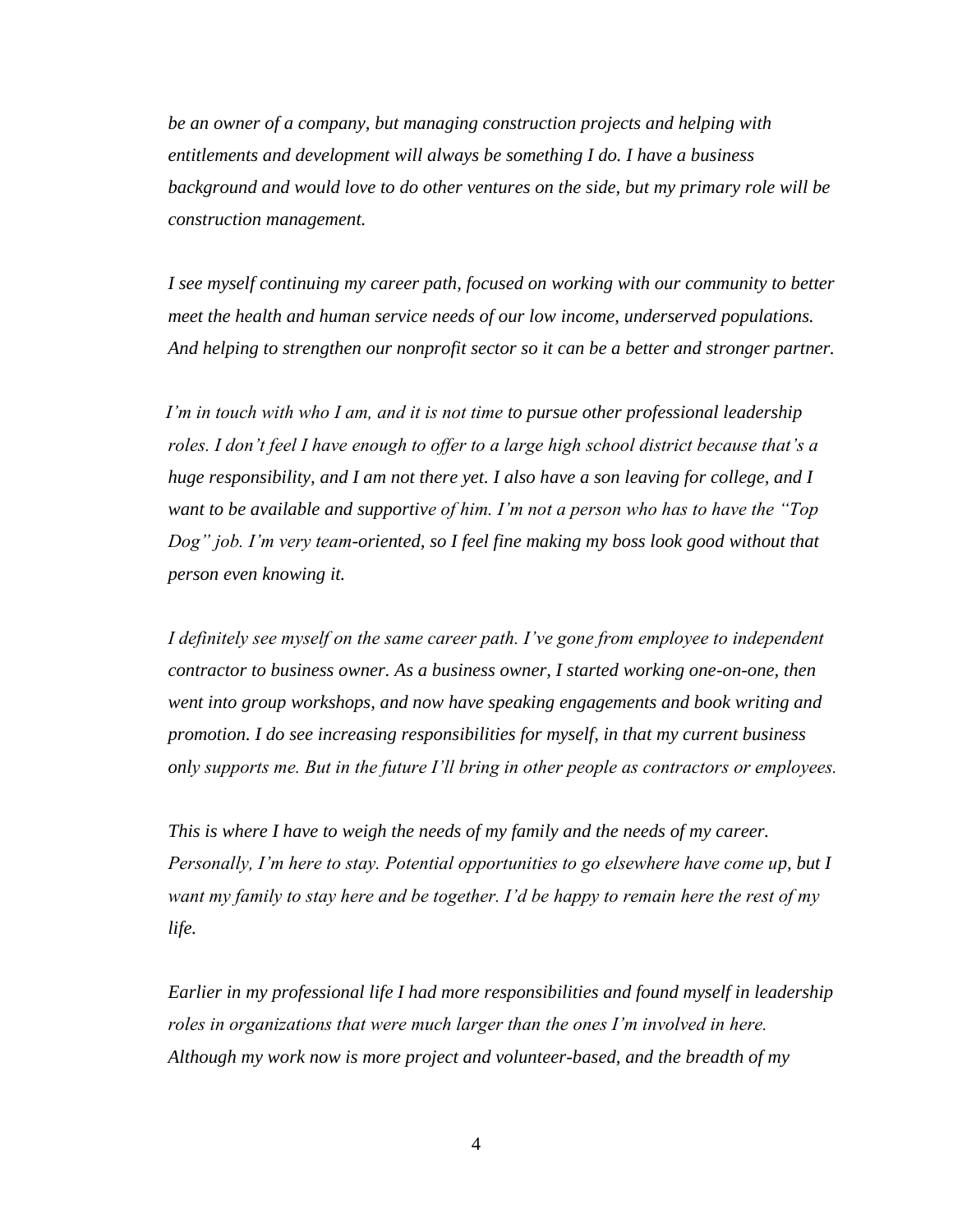*responsibilities is narrower, I still feel this is my life path and that I've grown and developed as a leader.* 

A number of emerging sages are uncertain whether the path they are now on will change:

*I realize that no matter how hard I think I am on a certain path, I may not end up there. You ride the train as long as you can and hopefully, if that one stops, another one comes by. My grandmother is still alive, and listening to her stories, it's like you are never in the place you thought you were going to be. When I was ten, I thought life was going to be a certain way when I got to 16. But when I turned 16, it wasn't like that at all. As you get older, you are really never in the place you thought you were going to be when you were younger. So this is exciting new stuff, and we're happy and thankful to be here.* 

*I definitely have a path that I'm on, but I'm just not sure where it's going. I've been asked to do some consulting work to set-up charter schools, and although this didn't fit into my life at the time, I could see that as a future possibility. I also sent my resume into the Obama Administration for Undersecretary of School Innovation, so while I plan to stay in education, I'm just not quite sure where that will take me.* 

*I'm nearing the latter part of my career. For any position I've ever had, I've been very candid in saying there are three criteria that are important for me to continue in my role. One is my happiness and enjoyment of the work that I do. I'm very fortunate that I can count on one hand the number of times I haven't wanted to go to work. The second criterion is that I continue to make a difference to the organization and am productive in my work. Finally, it's important that others see me as a positive force in my role and are able and willing to support me. As to what I might do next, I don't know. If and when I leave my current position, I think I will be open to whatever feels right at that time.* 

However, many emerging sages do see their career and life paths changing:

5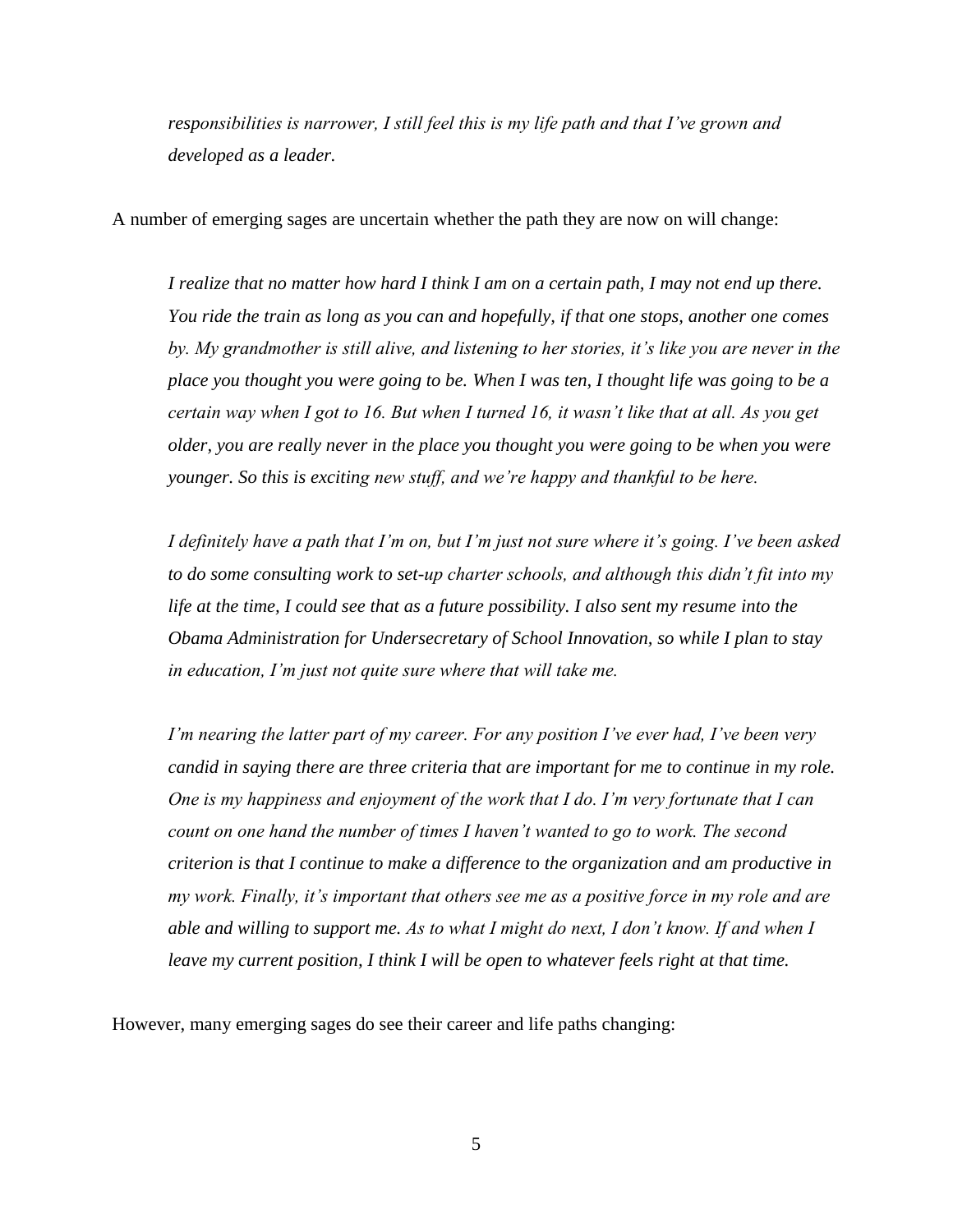*Oh, I see a different path. I see probably five or so more years here, and then it's time for someone else. Not only may I have worn-out my welcome by saying "no" to too many people, but an organization benefits from having a change of leadership. So in the relatively near future, both I and the county organization will benefit from me moving on.* 

*Yes. I will continue doing this, and it's really important to feel I'm connected and giving back to the community. But I eventually want to return to art. It's a piece of me that I'm somewhat able to fulfill doing design and illustration, but I want to go back to fine art. I'm about to have baby, so I'm not sure when I will get back to it. But someday I will.* 

*I do see a different path, mainly due to continuing budget reductions in the funding agency that I head. The other day was graduation for the preschool in my building, which serves children with severe disabilities. I went in and started playing with the kids when a very small guy, who is a fighter, backed-up and put himself on my lap. The teacher said he didn't do that with anyone, and she invited me to come back every day. When I think about my talents and strengths, I believe that my ability to connect with kids is number one, even though I don't use it in the work I currently do. Looking back, I've thought my development has been a direct line, but it now feels much looser than that. I don't know what the future holds, but I'm curious to see.* 

*I'm probably moving more and more back into consulting again. I've learned so much from being with the health department, and I'd like to see myself helping other organizations with their planning. I can't not be involved in community wellness. I'm working a lot in the disability field right now.* 

*In the future, I see myself as a writer. This may mean making movies, or continuing more heavily in the project I started. I don't know just what or when, but I am certain I will pull away from my civic engagements to make room for serious writing when the time comes.*